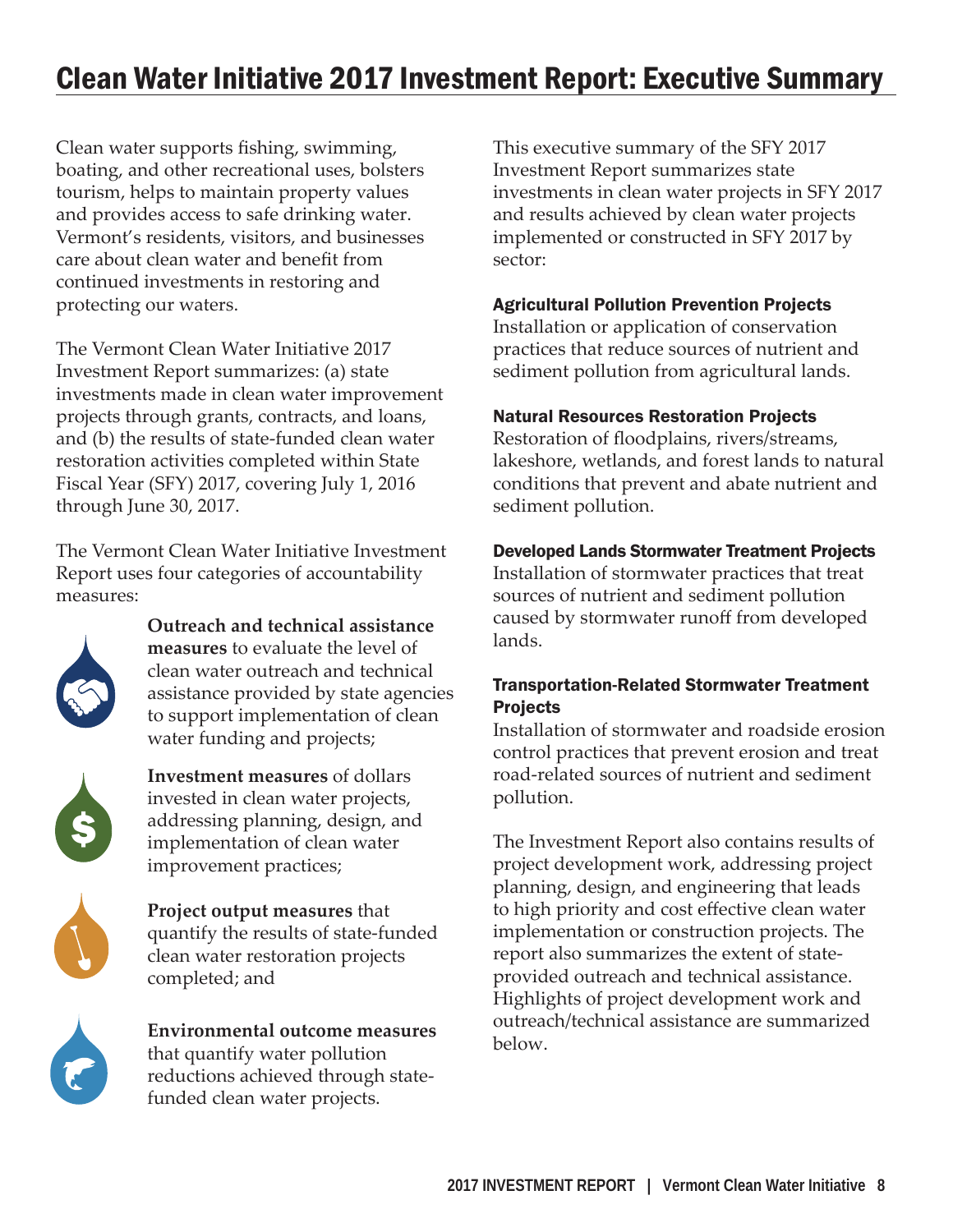

# Outreach and Technical Assistance **Highlights**

Extent of state-provided clean water outreach and technical assistance

State agencies and partners conducting Statefunded outreach held 431 outreach events in SFY 2017, including workshops, trainings, and public/stakeholder meetings. Outreach efforts reached 10,533 attendees and provided 1,067 hours of education on clean water. Agency staff reviewed 4,857 projects to maximize water quality improvements and minimize water quality impact; provided 5,300 hours of engineering and technical assistance for stormwater and wastewater projects; conducted 700 farm visits farms; provided technical assistance on 1,032 logging operations/forest properties; assisted 78 communities in urban and community forestry; and provided 1,483 hours of technical assistance to municipalities on transportation-related stormwater projects.



## Project Development Highlights

Extent of state-provided clean water outreach and technical assistance

State-funded planning and assessment work resulted in identification of 176 priority projects recommended for future design and/ or implementation in SFY 2017, covering agricultural pollution prevention, river/ floodplain restoration, and stormwater treatment projects. More than 116 road miles were assessed and identified for future improvements to comply with clean water regulations. 22 preliminary and 44 final clean water project designs were completed for future implementation work.

Investments made in clean water projects and results of clean water projects implemented in SFY 2017 are summarized by sector in the following sections.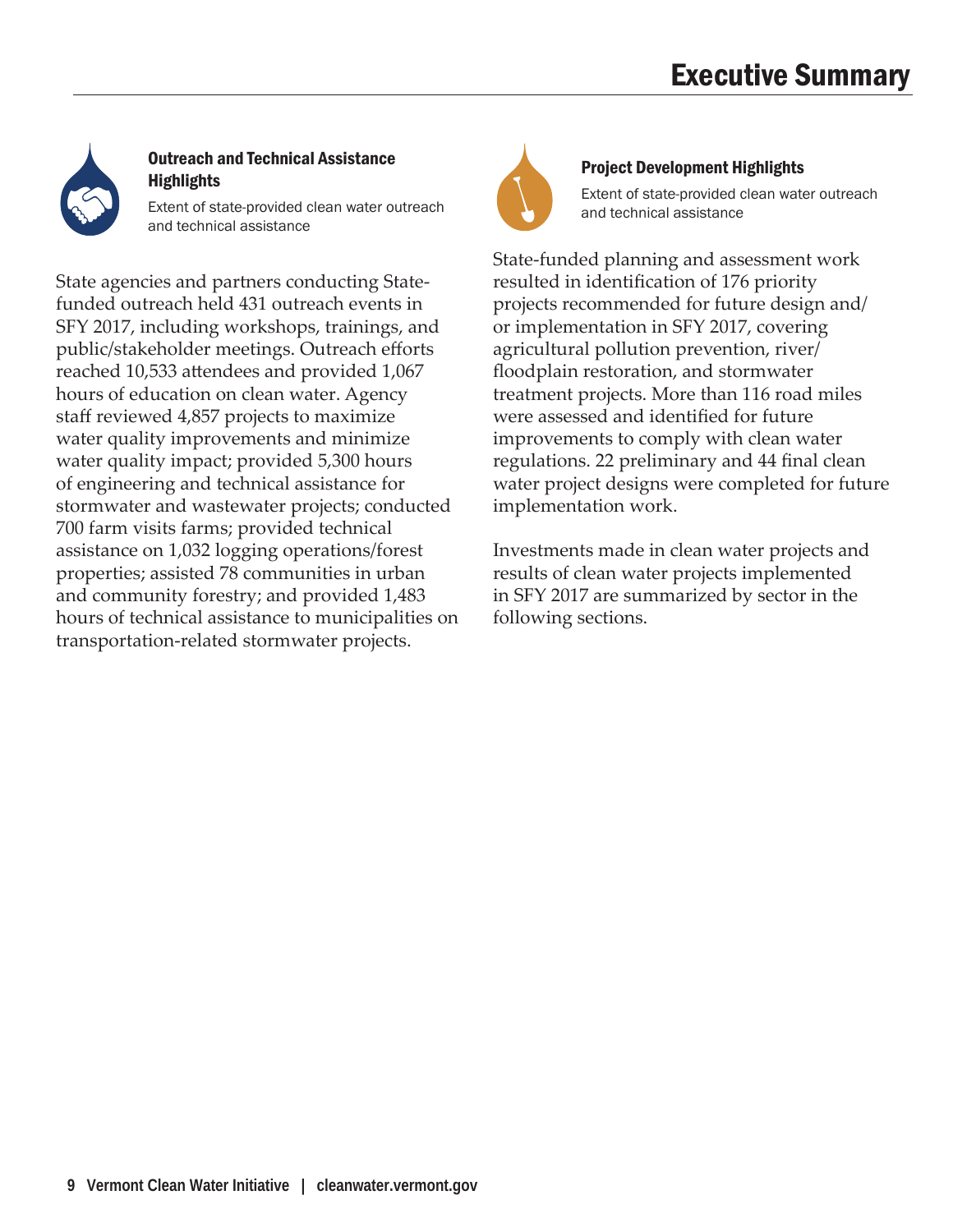# State Investments in Clean Water



State funding awarded in SFY 2017, by major basin.



Funds awarded for clean water projects in the Hudson River Basin: \$331,243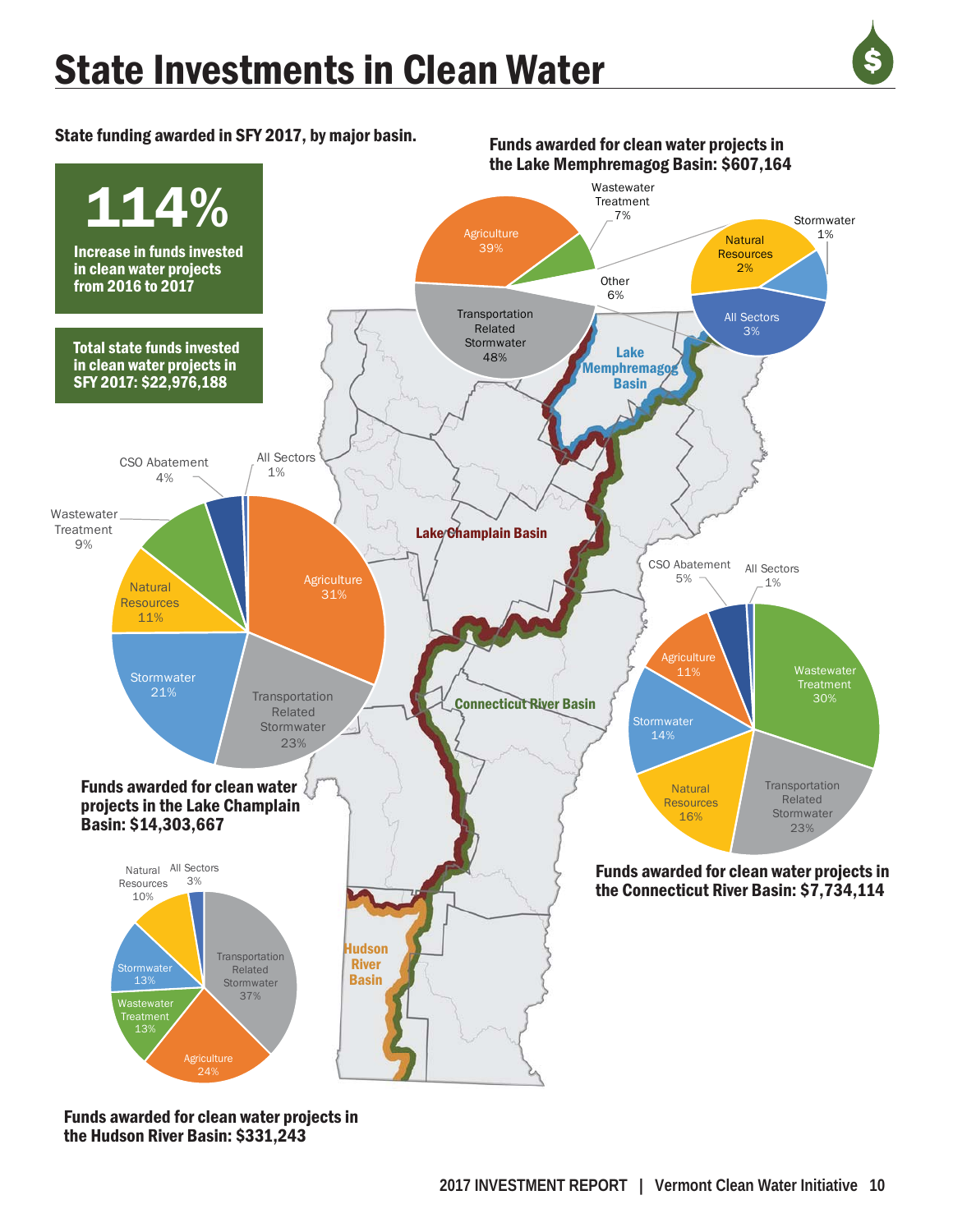**Investments in Agricultural Pollution Prevention** 

Agricultural Pollution Projects: Installation or application of conservation practices that reduce sources of nutrient and sediment pollution from agricultural lands.

State funding awarded in SFY 2017, by major basin.

### Funds awarded for agricultural pollution prevention projects in the Lake Memphremagog Basin: \$237,053

\$



### Funds awarded for agricultural pollution prevention projects in the Hudson River Basin: \$78,396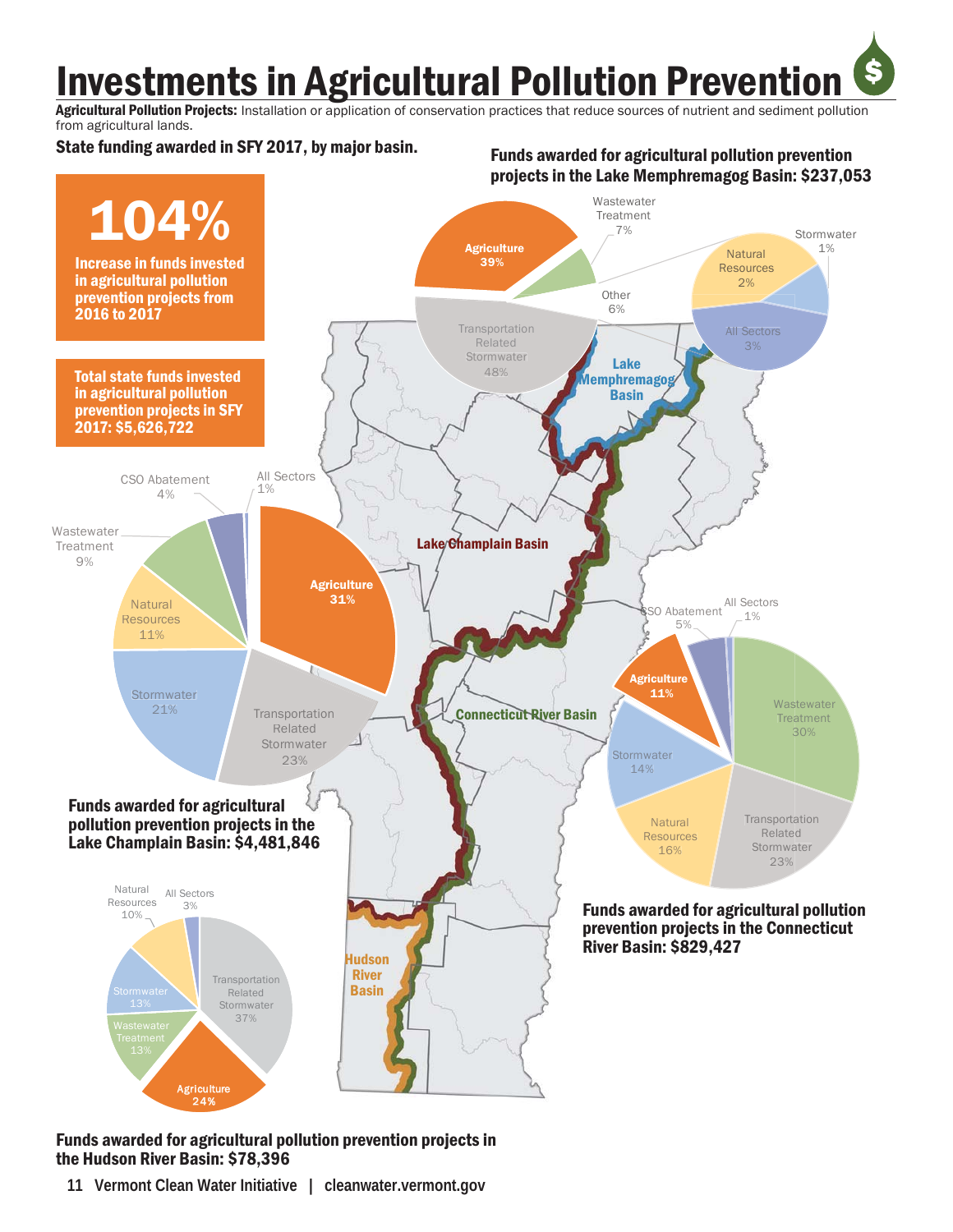

## Results of agricultural pollution prevention projects implemented in SFY 2017, statewide.

| <b>PROJECT RESULTS</b>                                                             | <b>BENEFITS</b> |          |                                            |                                        |                                       |                                   |                                    |                                   |
|------------------------------------------------------------------------------------|-----------------|----------|--------------------------------------------|----------------------------------------|---------------------------------------|-----------------------------------|------------------------------------|-----------------------------------|
| <b>Performance Measures</b>                                                        | 2016            | 2017     | TMDL <sup>1</sup><br><b>Implementation</b> | Act 64 (2015)<br><b>Implementation</b> | RAP <sup>1</sup><br><b>Compliance</b> | <b>Flood</b><br><b>Resiliency</b> | <b>Working</b><br><b>Landscape</b> | <b>Habitat</b><br><b>Function</b> |
| Acres of cropland and pasture treated by<br>annual conservation practices          | 3,865           | $2,486*$ | $\checkmark$                               | ✓                                      | ✓                                     |                                   | $\checkmark$                       |                                   |
| Acres of cropland and pasture treated by<br>crop rotation and associated practices | 572             | $0*$     | $\checkmark$                               | $\checkmark$                           | $\checkmark$                          |                                   |                                    |                                   |
| Acres of cropland and pasture treated by<br>forested buffers                       | 366             | $178*$   | $\checkmark$                               | $\checkmark$                           | $\checkmark$                          |                                   | $\checkmark$                       |                                   |
| Number of barnyard/production area<br>practices installed                          | 39              | 87       | $\checkmark$                               | $\checkmark$                           | $\checkmark$                          |                                   |                                    |                                   |
| Acres of water quality protections within<br>conserved agricultural lands          | New in<br>2017  | 89       | $\sqrt{}$                                  |                                        |                                       |                                   |                                    |                                   |

\* USDA NRCS prioritized federal funding for field-based practices in SFY 2017, therefore, state-funded field practices decreased relative to SFY 2016, while state-funded barnyard/production area practices increased by more than 50 percent relative to SFY 2016. Federally funded projects are outside the scope of this report.

| <b>POLLUTANT REDUCTION</b>                                                                   |      |          |                   |                                                                                        |  |  |  |  |  |
|----------------------------------------------------------------------------------------------|------|----------|-------------------|----------------------------------------------------------------------------------------|--|--|--|--|--|
| <b>Total Phosphorus Reduced</b><br>(Kilograms per Year)                                      | 2016 | 2017     | <b>Cumulative</b> | <b>Extent of Load Reduction Quantified</b>                                             |  |  |  |  |  |
| Annual agricultural conservation practices (active for<br>at least 1 year)                   | 443  | 283      | 283               | 53 percent of acres quantified in 2017<br>(projects in the Lake Champlain basin)       |  |  |  |  |  |
| Agricultural crop rotation and associated practices<br>(active for at least 5 years)         | 271  | $\Omega$ | 271               | 100 percent of acres quantified (cumulative)<br>(projects in the Lake Champlain basin) |  |  |  |  |  |
| Forested riparian buffer restoration on agricultural<br>lands (active for at least 15 years) | 199  | 34       | 234               | 69 percent of acres quantified (cumulative)<br>(projects in the Lake Champlain basin)  |  |  |  |  |  |

### AGRICULTURAL HIGHLIGHTS

Updated Required Agricultural Practices (RAPs) regulations became effective December 2016, and are expected to drive demand for additional projects in 2018

Before (left) and after (right) installation of livestock exclusion fencing and improved laneway and water crossing in Pawlet, completed by Poultney Mettowee Conservation District with Agency of Natural Resources funding





1 - Definition of acronyms: Total Maximum Daily Load (TMDL); Required Agricultural Practices (RAP)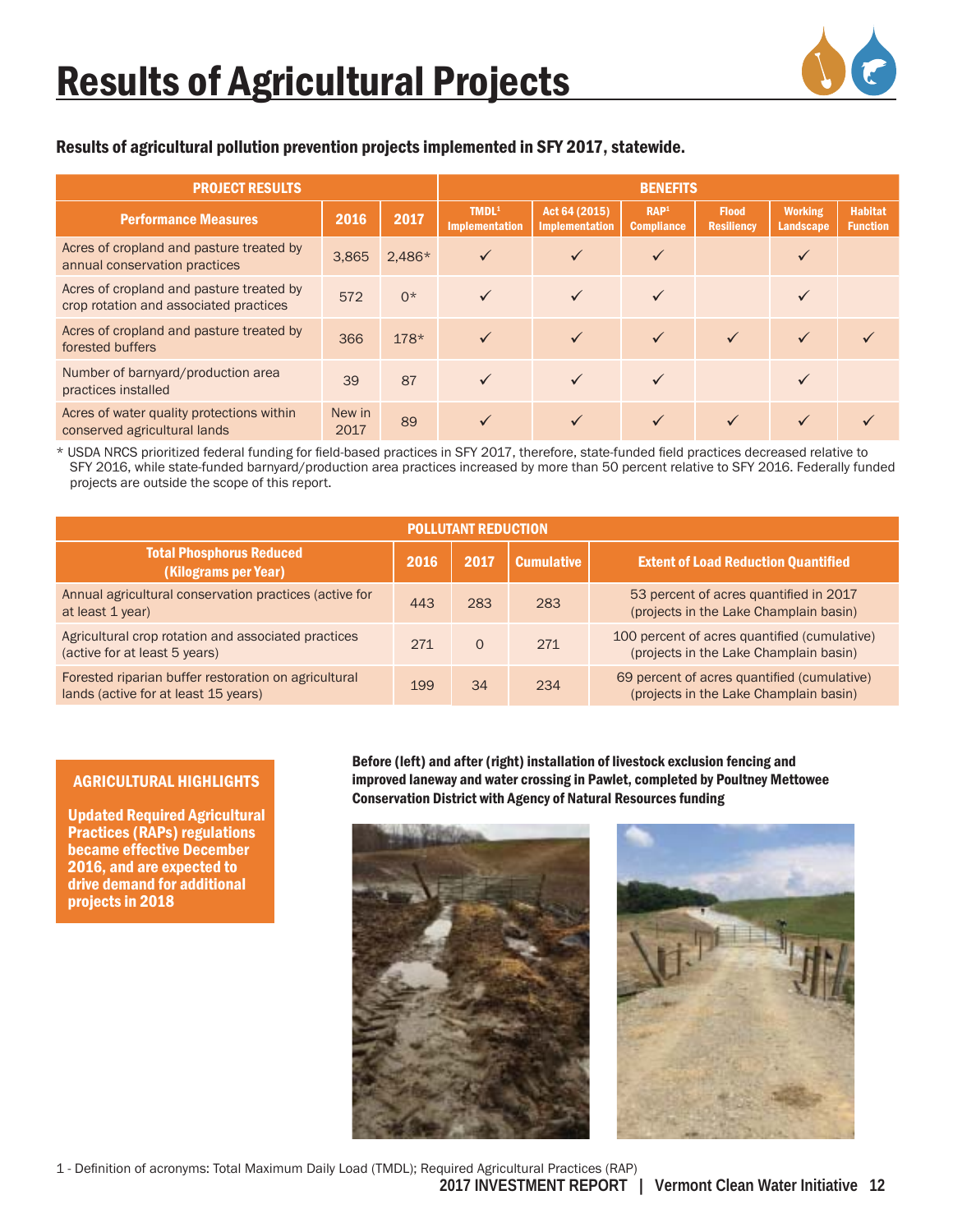# **Investments in Natural Resources Restoration**

Natural Resources Restoration Projects: Restoration of floodplains, rivers/streams, lakeshore, wetlands, and forest lands to natural conditions that prevent and abate nutrient and sediment pollution.



Funds awarded for natural resources restoration projects in the Hudson River Basin: \$34,698

\* Forest conservation represents 2% of total funds awarded in the Lake Champlain basin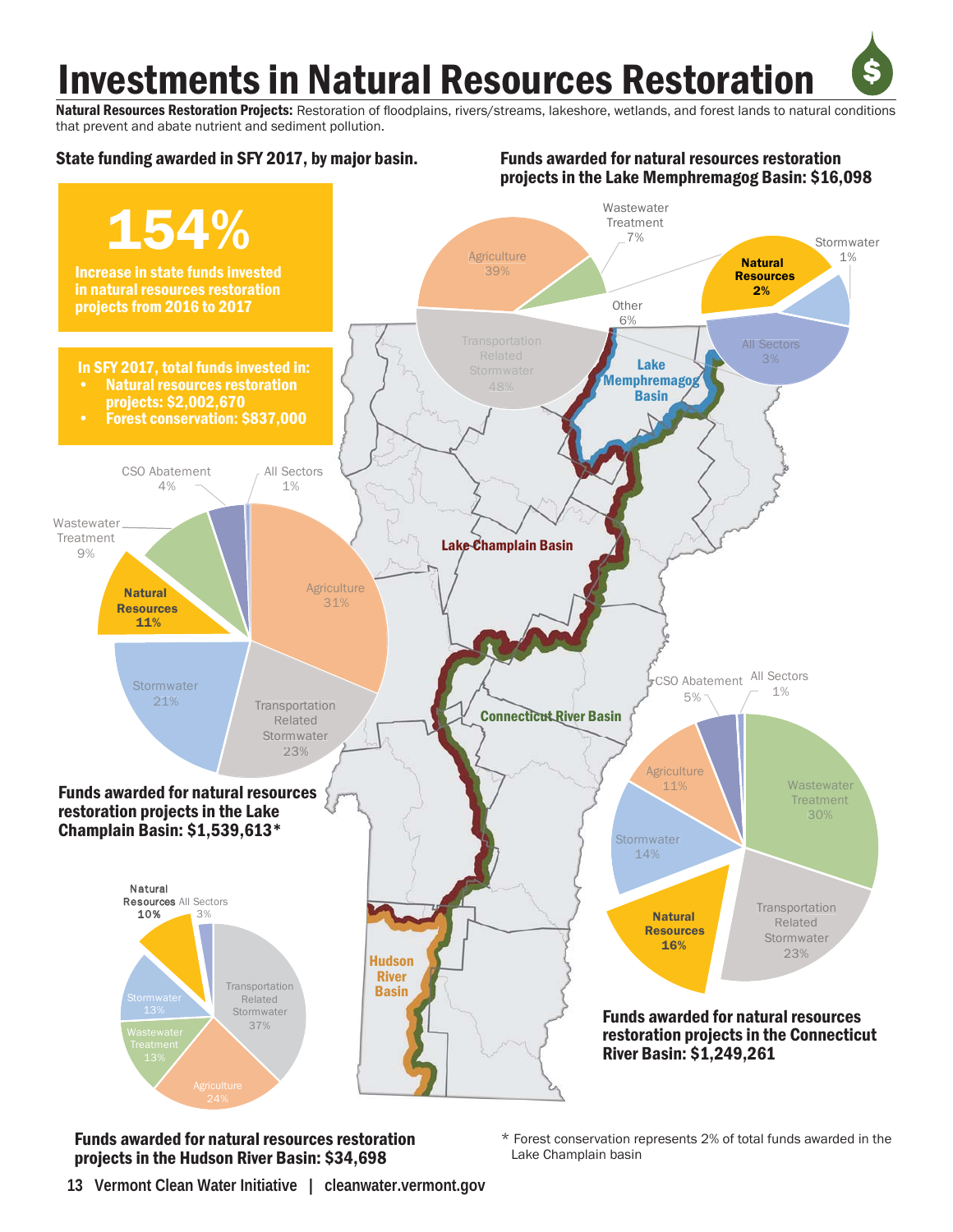# Results of Natural Resources Projects



### Results of natural resources restoration projects implemented in SFY 2017, statewide.

| <b>PROJECT RESULTS</b>                                                                                          | <b>BENEFITS</b> |       |                                            |                                   |                                     |                                   |
|-----------------------------------------------------------------------------------------------------------------|-----------------|-------|--------------------------------------------|-----------------------------------|-------------------------------------|-----------------------------------|
| <b>Performance Measures</b>                                                                                     | 2016            | 2017  | TMDL <sup>1</sup><br><b>Implementation</b> | <b>Flood</b><br><b>Resiliency</b> | <b>Outdoor</b><br><b>Recreation</b> | <b>Habitat</b><br><b>Function</b> |
| Acres of forested riparian buffer restored through buffer<br>planting                                           | 88              | 16    | $\checkmark$                               | $\checkmark$                      | $\checkmark$                        |                                   |
| Acres of river corridor conserved through easements                                                             | 141             | 209   | $\checkmark$                               | $\checkmark$                      | $\checkmark$                        |                                   |
| Acres of floodplain restored                                                                                    | $\overline{0}$  | 2     | $\checkmark$                               | $\checkmark$                      | $\checkmark$                        |                                   |
| Stream miles enhanced and reconnected due to dam<br>removal (also supports aquatic organism passage)            | $\Omega$        | 98    | $\checkmark$                               | $\checkmark$                      | $\checkmark$                        |                                   |
| Acres protected for public access, recreation, forest<br>conservation, and water quality                        | New in<br>2017  | 4,906 |                                            | ✓                                 | $\checkmark$                        |                                   |
| Acres of water quality protections within conserved land<br>(forested buffer area and wetland protection zones) | New in<br>2017  | 98    | $\checkmark$                               | $\checkmark$                      |                                     |                                   |

| <b>POLLUTANT REDUCTION</b>                                        |      | <b>EXTENT OF LOAD REDUCTION QUANTIFIED</b> |                   |                                                                                                         |
|-------------------------------------------------------------------|------|--------------------------------------------|-------------------|---------------------------------------------------------------------------------------------------------|
| <b>Total Phosphorus Reduced</b><br>(Kilograms per Year)           | 2016 |                                            | 2017   Cumulative | Pollutant reductions quantified for 25 percent of buffer                                                |
| Forested riparian buffer restoration on<br>non-agricultural lands | 74   | 12 <sup>°</sup>                            | 86                | acres in 2016 and 34 percent in 2017 (projects in the<br><b>Lake Champlain and Memphremagog basins)</b> |

#### NATURAL RESOURCES HIGHLIGHTS

Natural resources restoration projects reduce nutrient and sediment pollution, as well as improve flood resiliency, support outdoor recreational opportunities, and improve habitat function

Before (above, right) and after (below, right) relocation of 1,100 feet of Stowe's Recreation Path outside of the river hazard zone and restoration/planting of two acres of floodplain, completed by Town of Stowe with Agency of Natural Resources funding

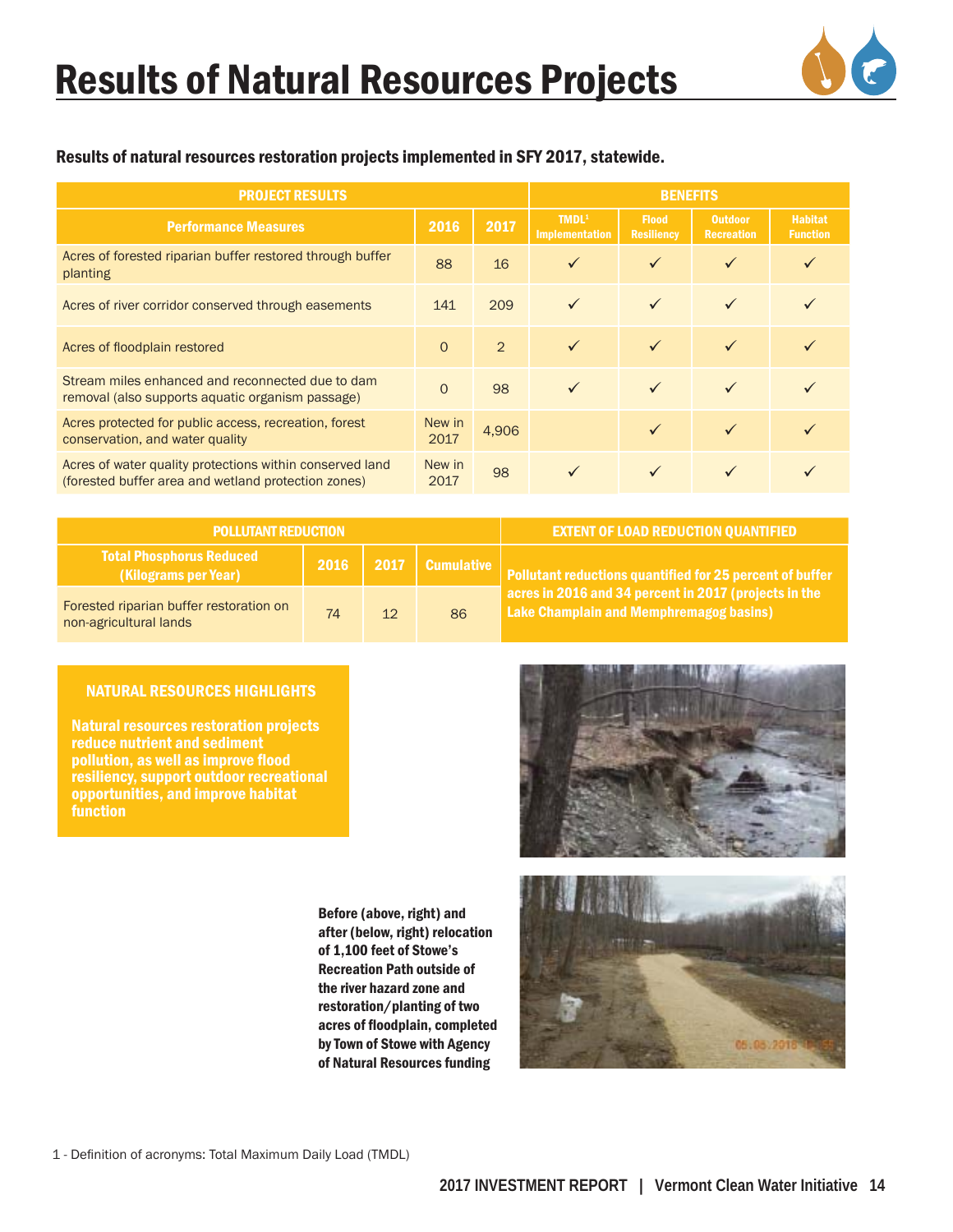# Investments in Transportation Related Stormwater Treatment

Transportation Related Stormwater Treatment Projects: Installation of stormwater and roadside erosion control practices that prevent erosion and treat road-related sources of nutrient and sediment pollution.

# State funding awarded in SFY2017, by major basin.

#### Funds awarded for transportation related stormwater treatment projects in the Lake Memphremagog Basin: \$289,788

\$



Funds awarded for transportation related stormwater treatment projects in the Hudson River Basin \$123,531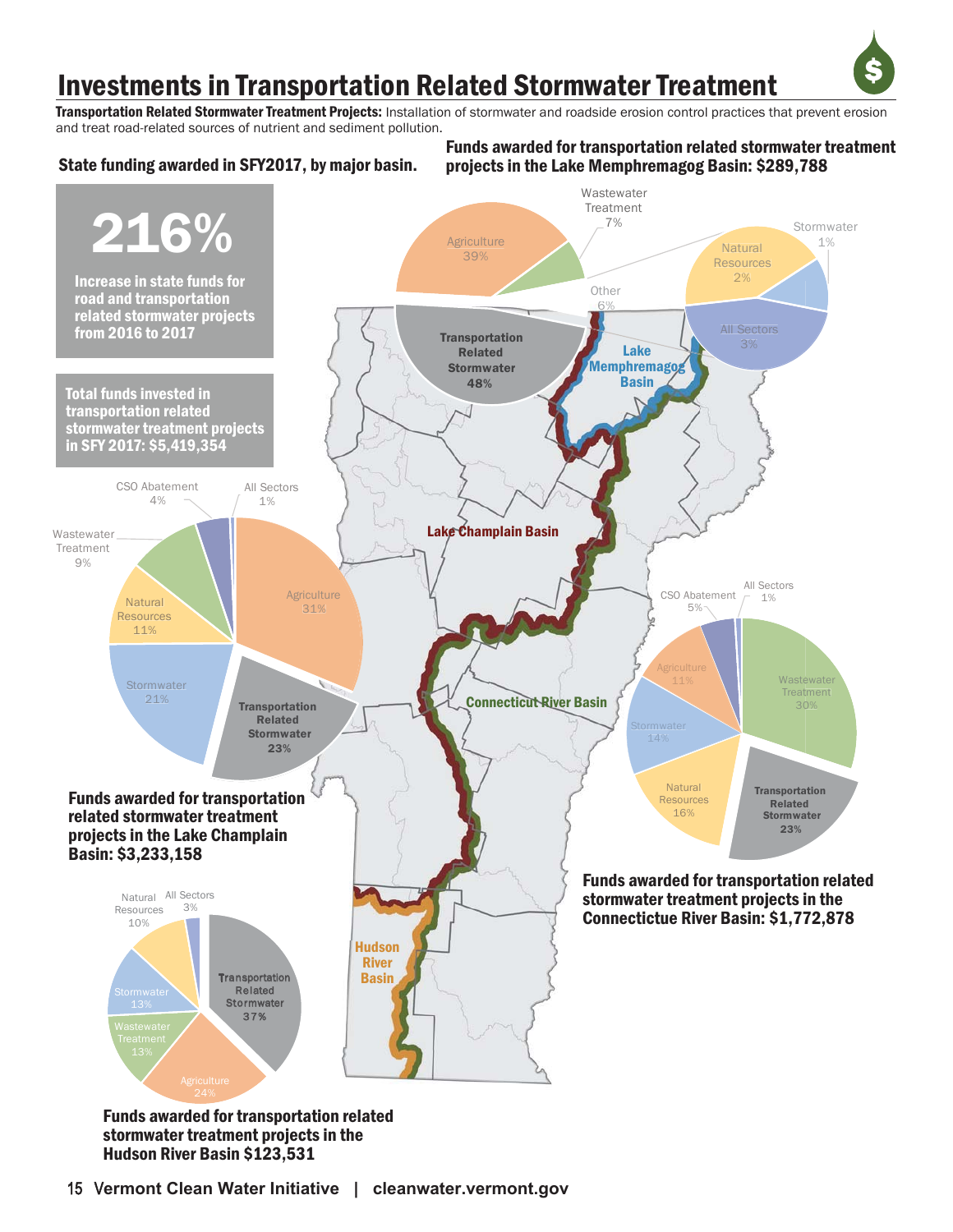

### Results of transportation related stormwater projects implemented in SFY 2017, statewide.1

| <b>PROJECT RESULTS</b>                                                                                                  |        |         |                                            |                                 | <b>BENEFITS</b>                        |                                                            |                                   |                                   |  |  |  |  |
|-------------------------------------------------------------------------------------------------------------------------|--------|---------|--------------------------------------------|---------------------------------|----------------------------------------|------------------------------------------------------------|-----------------------------------|-----------------------------------|--|--|--|--|
| <b>Performance Measures</b>                                                                                             | 2016   | 2017    | TMDL <sup>2</sup><br><b>Implementation</b> | Act 64 (2015)<br>Implementation | MRGP <sup>2</sup><br><b>Compliance</b> | <b>Municipal</b><br><b>Stormwater</b><br><b>Compliance</b> | <b>Flood</b><br><b>Resiliency</b> | <b>Habitat</b><br><b>Function</b> |  |  |  |  |
| Miles of municipal road drainage<br>improvements                                                                        | $1*$   | $13**$  | $\checkmark$                               | $\checkmark$                    | $\checkmark$                           | $\checkmark$                                               | ✓                                 |                                   |  |  |  |  |
| Number of municipal road drainage<br>structures installed                                                               | $176*$ | 68      | ✓                                          | $\checkmark$                    | $\checkmark$                           | $\checkmark$                                               | ✓                                 |                                   |  |  |  |  |
| Number of municipal road drainage<br>and stream culverts replaced                                                       | $4*$   | $109**$ | $\checkmark$                               | $\checkmark$                    | $\checkmark$                           | $\checkmark$                                               | $\checkmark$                      |                                   |  |  |  |  |
| Stream miles enhanced and<br>reconnected due to replaced stream<br>culverts (also supports aquatic organism<br>passage) | $27*$  | $2.4*$  |                                            |                                 |                                        |                                                            |                                   |                                   |  |  |  |  |

\* Represents results of ANR-funded projects only, therefore, results are likely underreported. Data were not tracked/reported by VTrans for applicable reporting periods.

\*\* Data available for, and represent, two-thirds of projects completed in SFY 2017.

| <b>POLLUTANT REDUCTION</b>                              |      | <b>EXTENT OF LOAD REDUCTION OUANTIFIED</b> |            |                                                             |
|---------------------------------------------------------|------|--------------------------------------------|------------|-------------------------------------------------------------|
| <b>Total Phosphorus Reduced</b><br>(Kilograms per Year) | 2016 | $\sim$ 2017 $\sim$                         | Cumulative | Pollutant reductions quantified for 38 percent of municipal |
| Road erosion control practices                          |      | 22                                         | 26         | road miles improved (projects in the Lake Champlain basin)  |

#### TRANSPORTATION RELATED STORMWATER HIGHLIGHTS

Roadside erosion/nutrient pollution controls required by the Municipal Roads General Permit are expected to drive implementation of additional projects in future years



Before (left) and after (right) installation of a stone-lined ditch along Finel Hollow, Highland Gray, and Watkins Hill Roads in Poultney, completed by the Town of Poultney with VTrans funding

1 - Results of projects completed by VTrans to comply with water quality regulations on state highways and VTrans non-road developed lands are outside the scope of this report.

2 - Definition of acronyms: Total Maximum Daily Load (TMDL); Municipal Roads General Permit (MRGP)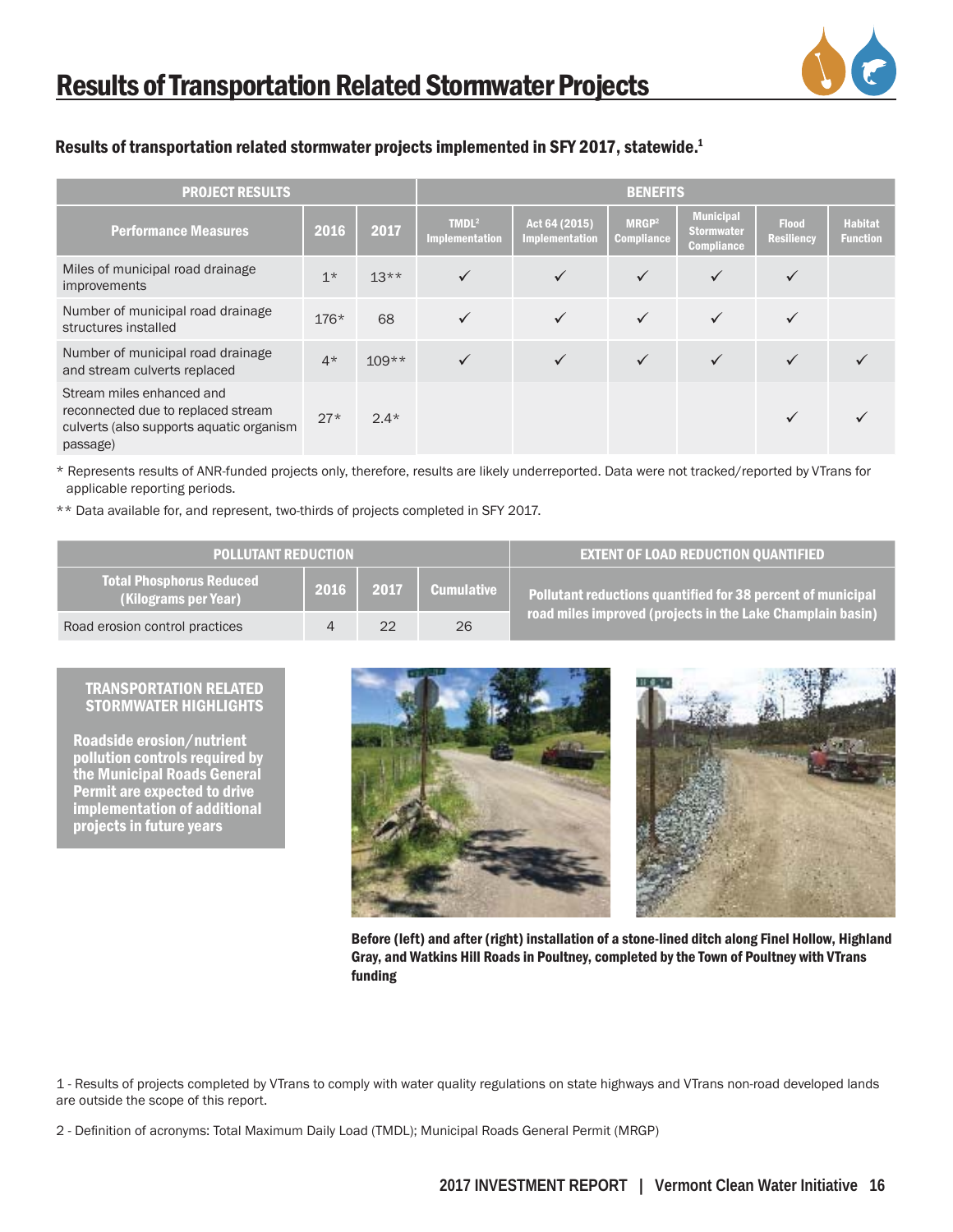# Investments in Stormwater Treatment



Funds awarded for stormwater treatment projects

Stormwater Treatment Projects: Installation of stormwater practices that treat sources of nutrient and sediment pollution caused by stormwater runoff from developed lands.

State funding awarded in SFY 2017, by major basin.



Funds awarded for stormwater treatment projects in the Hudson River Basin: \$41,763